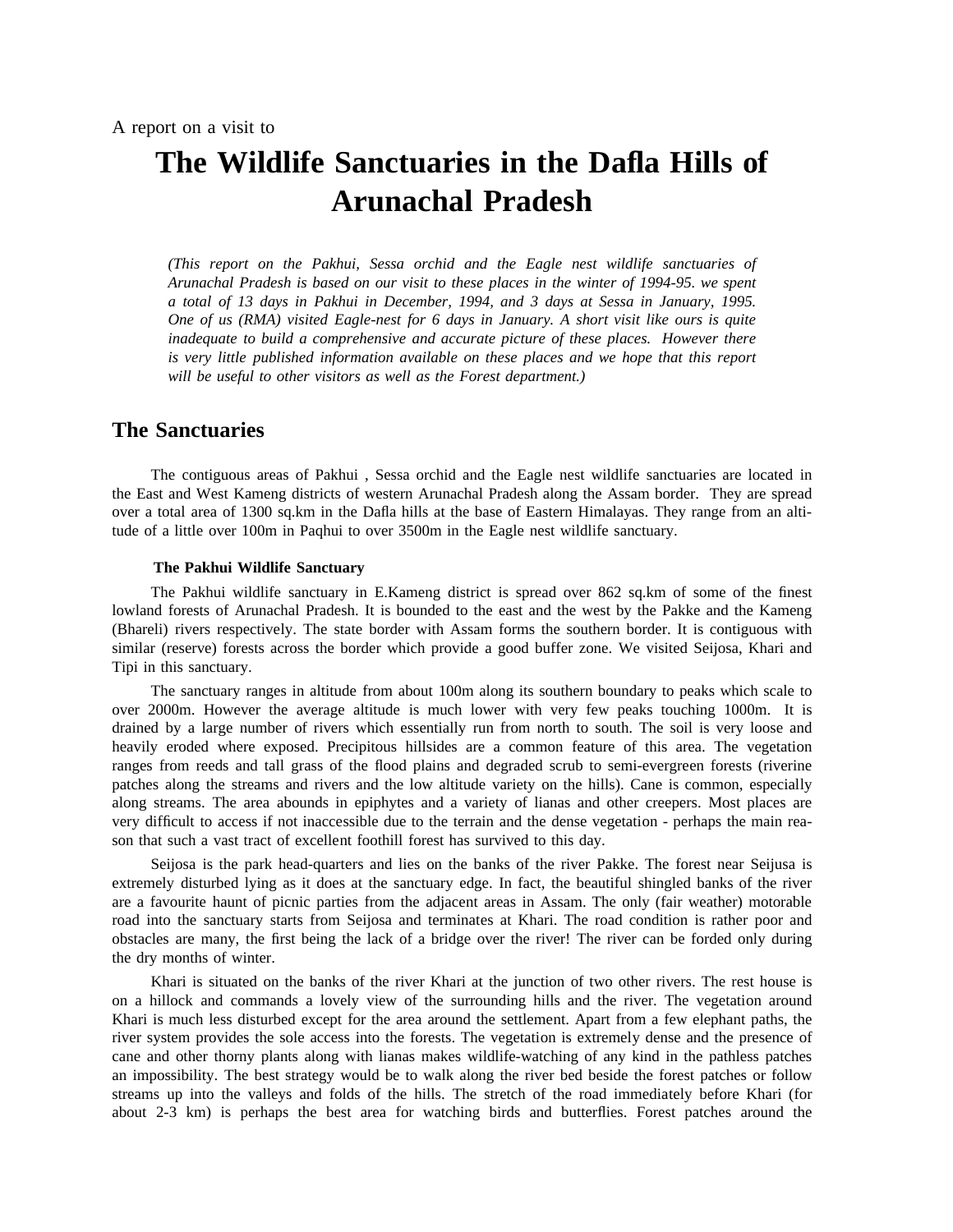settlement have well defined paths running through them and are comparitively less dense. These places and the dense vegetation along streams are the best places to look for animals which stick to thick cover.

Tipi is situated on the Kameng river at the other end of the sanctuary from Seijosa. The stretch of the river around Tipi is extremely scenic. The sanctuary lies across the river and can only be accessed by boat. A major attraction at Tipi is its Orchid research centre and the orchidarium run by the State Forest Research Institute. Many orchid species and hybrid varieties can be seen in their green houses. Several orchids are a lso being cultivated for commercial purposes.

#### **Sessa Orchid Sanctuary**

T he Sessa orchid sanctuary, spread over 100 sq.km in the W.Kameng district, lies sandwiched between the Eagle nest and the Pakhui wild life sanctuaries. It is bounded to the north by the valley of river T enga. The sanctuary ranges from approximately 1000m to about 3000m. However easily accessible areas i s very precipitous and the vegetation dense consisting primarily of sub-tropical evergreen forests. One also are very few and quite disturbed, situated as they are along the busy Tezpur-Bomdilla highway. The terrain comes across a lot of bamboo and wild banana plants in cleared areas.

We only stayed a couple of days at the Sessa village at the edge of the sanctuary. The birdlife is very rich and in fact many birds were seen within the settlement or along the stream running next to it. Over 200 s pecies of wild orchids are known from the sanctuary.

#### **Eagle nest Wildlife Sanctuary**

T he Eagle nest sanctuary in the W.Kameng district is spread over 217 sq.km ranging in altitude from about 500m to over 3500m. The area is very precipitous but a motorable road runs right across the sanctua ry. The department has cleared a few trekking paths which are the only means of accessing places off the road. Since we had spent a large fraction of our time at low altitudes in the other two sanctuaries, we c onfined our visit to the higher reaches of this sanctuary.

The areas visited in (and around) the sanctuary included the Ramalingam forest camp, the Eagle Nest pass, Sunder View, Chakoo and Bompu. Inclement weather forced the cancellation of a visit to the highest p arts of the ridge at Piri La at about 3500m. The road which runs through the sanctuary starts from Tenga F oothills and on to Rangapara in the plains. This used to be the highway earlier, providing the only road on the Bomdilla road and passes through the above mentioned places and continues down to Khellong and link to the western part of the state.

The area around Ramalingam camp consists of degraded scrub with stands of original forest. There are also plantations of pine and fruit orchards. The sanctuary begins a little before the Eagle nest pass ( 2835m) where the road crests the ridge. The area on either side of the road outside the sanctuary is heavily disturbed due to ongoing logging operations. However, the mixture of scrub, plantations and original forest m akes for a very rich diversity of birdlife that one encounters along this road. The vegetation is primarily bamboo close to and above the Eagle nest pass all the way to the top. Beyond and below the pass the v egetation gets progressively denser and is dominated by the wet temperate evergreen forest type all the way down to Bompu (which was the lowest point visited on the road). One also comes across vast stretches o f bamboo in places where the original forest had been cleared.

The sanctuary affords spectacular views and the wide altitudinal range makes it an ideal place to w atch a wide variety of wildlife. Serious wildlife tourists with limited time at their disposal would find it the ideal place to watch a rich variety of animals.

## **F auna**

Detailed faunal lists have been appended at the end of this report.

Mammal sightings were rather disappointing, especially considering the amount of evidence one e ncountered along the river. The river banks around Khari is replete with a variety of mammal tracks f including numerous long stretches of tiger pug marks. Apart from a few squirrels and a few troops o c apped langur a whole week of day time walks and elephant rides on two nights provided us with just one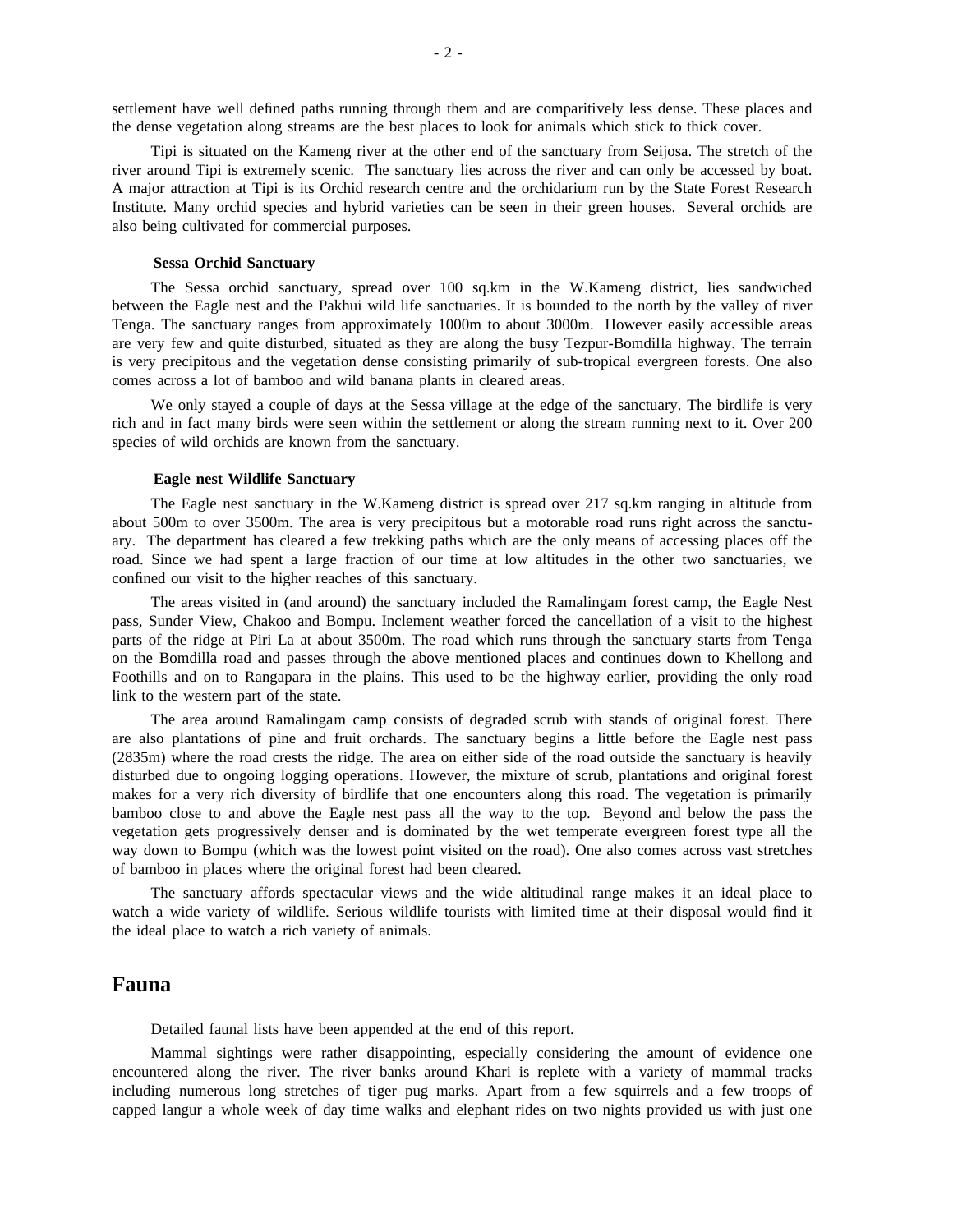g limpse of a small mammal vanishing into the forest in a distance. Leopard tracks were very conspicuous by their absence, perhaps an indication that there exists a good population of tigers.

That the place is rich in mammals is very evident .... that they are exceedingly shy is also obvious. d ifficult to be certain of the reason, human disturbance is likely to be a major factor for this. We learnt that We learnt from the local people that mammal sightings are not very frequent in that area. While it is c onsists solely of the presence of a large number of people who come in quest of cane or also consists of mammals are more often seen in more remote areas like the Upper Dikorai river. Whether the disturbance hunting is a moot point.

Bird sightings were very good and about 240 species were recorded during our visit. One reason for g iven to understand that no protected area in Arunachal Pradesh offers this range of altitude which can be the large variety of birds that were encountered was the wide range in altitude that we covered. We were easily accessed. Winter (November - March) is probably the best time of the year to see birds.

Only one reptile was seen during the entire month, no doubt, because of the cold conditions. Reptiles b etween the curled up leaves of a banana plant at Sessa. are likely to be common during the warmer months (April - September?). We found three frogs hibernating

The invertebrates were as scarce as the cold blooded vertebrates. How ever we recorded some 85 species of butterflies mostly at Khari and Seijosa. The complete list of butterflies is probably at least three t o four times that number. The best time for butterflies is likely to be the dry spells during the monsoon or immediately after it before the onset of winter.

We came across many tribals sporting animal pelts on the outskirts of the sanctuary. Skins of bears and leopard cats, capped langur tails, beaks and tails of great pied hornbills were seen every now and then.

## **T ourism**

We saw no tourists during our entire stay in the wildlife sanctuaries. We heard that the frequency of t erms of scenic spots, wildlife, fishing and possibly many adventure sports. While tourism of the wrong kind visitors is about one every few months! It is very surprising considering the vast potential the place has in can destroy a sanctuary, properly managed tourism in that area can be a very good source of income both f or the forest department and the local population. However, facilities, where they exist, are woefully inadequate for attracting any but the most dedicated wildlife tourist! Much of our time was wasted in trying t o get from one place to another using public transport.

The wide range in altitude within a hundred kilometers with good access in terms of roads and proxw ithin a few days. The orchidarium at Tipi where tourists can see and buy orchids is another major attracimity to Assam, provides a very good oppurtinity for the serious wildlife tourist to watch diverse animals f tion. The places visited are very scenic, especially the stretch of the river Bhareli around and upstream o T ipi and several places in the Eagle nest sanctuary. The very heavy rainfall for over 8 months of the year (March - October), limits access to these places to just a few months during winter. However aseasonal r ains could occur during any time of the year at all.

#### **Acknowledgements**

It is a pleasure to acknowledge the diverse ways in which the Forest department helped us. Their g rateful to Mr.C.A.Reddy (DFO, Pakhui wildlife dvn.), Mr.Pratap Singh (DCF-wildlife, Itanagar) and enthusiastic assistance in the matter of various permits greatly expedited these processes. We are particularly Mr.S.C.Nath (Range Officer, Eagle nest WLS), for all the assistance they provided us in terms of logistics, f acilities, encouragement and personal hospitality which made the visit very successful and enjoyable. But t he forest staff of all the places we visited for their assistance in various ways. Our special thanks to the for them we could not have concentrated on the wildlife to the extent we did. We would also like to thank c o-operation starting with the first cup of hot tea early in the cold morning till late in the night!cooks, Shri Saikia at Khari FRH and Shri Barua at Ramalingam FRH, for their enthusiastic and unstinting